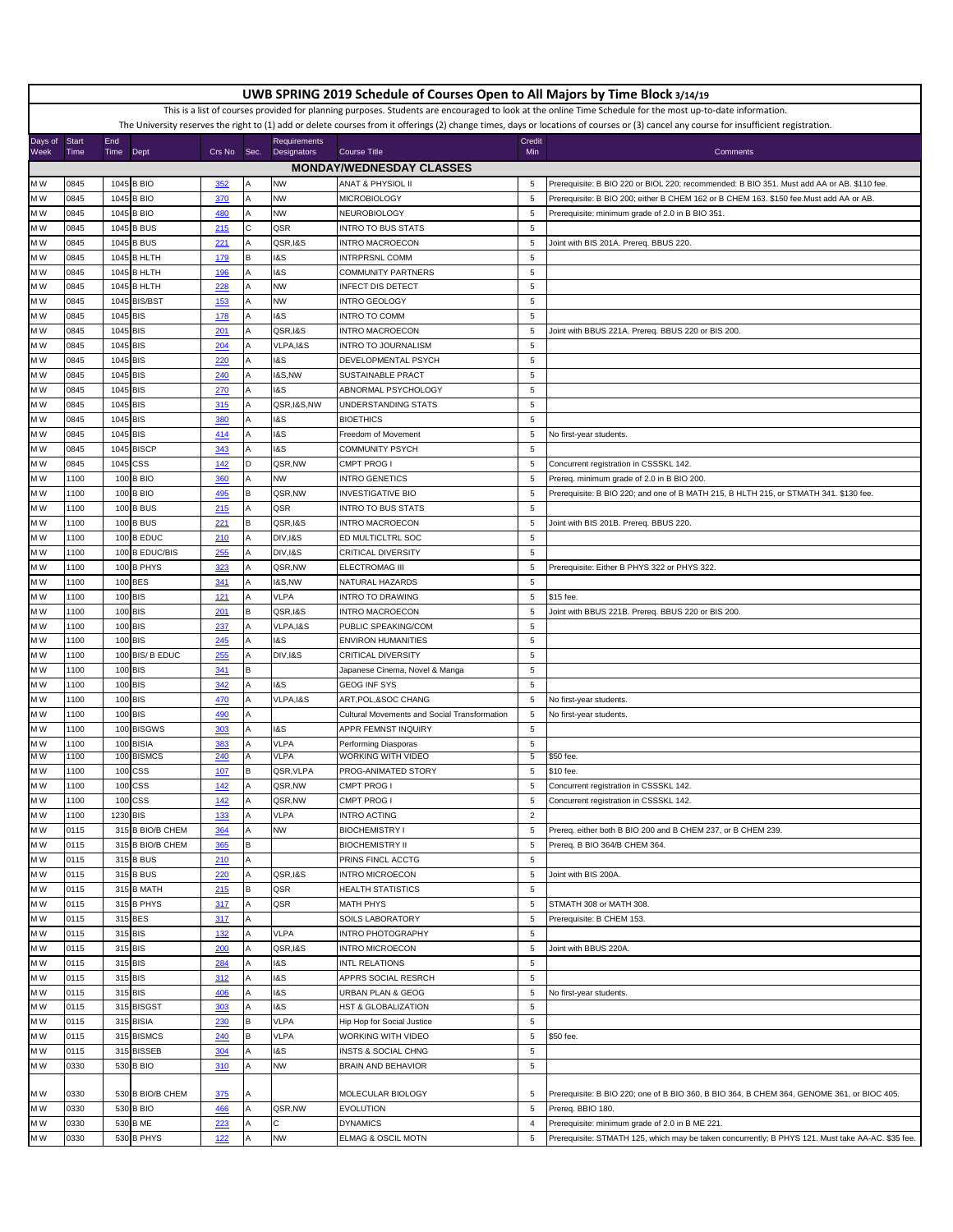| M W       | 0330         |          | 530 B PHYS             | 123             | A | <b>NW</b>         | WAVES                                         | 5                | Prerequisite: B PHYS 122. Must take AA-AD. \$35 fee.                                                |
|-----------|--------------|----------|------------------------|-----------------|---|-------------------|-----------------------------------------------|------------------|-----------------------------------------------------------------------------------------------------|
| M W       | 0330         |          | 530 BIS                |                 |   | <b>1&amp;S</b>    | DIGITAL CULTURES                              | 5                |                                                                                                     |
|           |              |          |                        | 115             |   |                   |                                               |                  |                                                                                                     |
| M W       | 0330         |          | 530 BIS                | <u>161</u>      |   | <b>VLPA</b>       | INTRO FILM NARRATIV                           | 5                |                                                                                                     |
| M W       | 0330         |          | 530 BIS                | 227             |   | DIV, I&S          | WOMN IN GLOBAL SOUTH                          | 5                |                                                                                                     |
| M W       | 0330         |          | 530 BIS                | 323             |   | VLPA, I&S         | HSTRY OF PHOTOGRAPHY                          | $\,$ 5 $\,$      |                                                                                                     |
| M W       | 0330         |          | 530 BIS                | 332             |   | I&S               | <b>GLB DIGITAL INDUSTRY</b>                   | 5                |                                                                                                     |
| M W       | 0330         |          | 530 BIS                | 353             |   | <b>1&amp;S</b>    | HUMAN RGTS THRY/PRC                           | 5                |                                                                                                     |
| M W       | 0330         |          | 530 BIS                |                 |   | <b>1&amp;S,NW</b> | WATER & SUSTAINABLTY                          | 5                |                                                                                                     |
|           |              |          |                        | 392             |   |                   |                                               |                  |                                                                                                     |
| M W       | 0330         |          | 530 BIS                | 441             |   | I&S               | <b>GLOBAL LABOR MKTS</b>                      | $\,$ 5 $\,$      | No first-year students.                                                                             |
| M W       | 0330         |          | 530 BIS                | 490             |   |                   | Diaspora                                      | 5                | No first-year students.                                                                             |
| ΜW        | 0545         |          | 745 BIS                | 458             |   | <b>1&amp;S</b>    | <b>ENERGY ENVIR &amp; SOC</b>                 | 5                | No first-year students.                                                                             |
| M W       | 0545         |          | 745 BISAES             | 367             |   | DIV, VLPA, I&S    | RACE, ETHNIC, IMMIG                           | 5                |                                                                                                     |
| M W       | 0800         |          | 1000 CSS               | 142             | B | QSR,NW            | CMPT PROG I                                   | 5                | Concurrent registration in CSSSKL 142.                                                              |
| M W       | 0800         |          | 1000 CSS               | 142             | C | QSR,NW            | <b>CMPT PROG I</b>                            | 5                | Concurrent registration in CSSSKL 142.                                                              |
|           |              |          |                        |                 |   |                   |                                               |                  |                                                                                                     |
|           |              |          |                        |                 |   |                   | <b>MONDAY/WEDNESDAY/FRIDAY CLASSES</b>        |                  |                                                                                                     |
|           |              |          |                        |                 |   |                   |                                               |                  | Prerequisite: minimum grade of 2.0 in B CHEM 143. Must enroll in section AA-AE. Also take           |
| MWF       | 0845         |          | 1005 B CHEM            | 153             |   | QSR,NW            | GEN CHEM II                                   | 4                | concurrently with lab B CHEM 154.                                                                   |
| M W F     | 0845         |          | 1005 B MATH            | 123             | Α | QSR,NW            | PRECALC II                                    | 5                | Prerequisite B MATH 122 or placement. Co-rerequisite B MATH 127(A-F).                               |
| M W F     | 0845         |          | 1005 STMATH            | <u>124</u>      |   | QSR,NW            | CALCULUS I                                    | 5                | Prereq. 2.5 in B MATH 123 or placement.                                                             |
| MWF       | 0845         |          | 1005 STMATH            | <b>125</b>      |   | QSR,NW            | CALCULUS II                                   | 5                | Prereq. 2.0 in STMATH 124.                                                                          |
|           |              |          |                        |                 |   | <b>NW</b>         |                                               |                  |                                                                                                     |
| MWF       | 0845         |          | 1005 STMATH            | 307             |   |                   | INTRO TO DIFF EQ                              | 5                | Prereq. 2.0 in STMATH 125.                                                                          |
|           |              |          |                        |                 |   |                   |                                               |                  | Prerequisite: minimum grade of 2.0 in B CHEM 153. Must enroll in AA-AE. Also take concurrently with |
| MWF       | 1015         |          | 1135 B CHEM            | <u>163</u>      |   | QSR,NW            | <b>GEN CHEM III</b>                           | $\overline{4}$   | lab B CHEM 164.                                                                                     |
| MWF       | 1015         |          | 1135 B MATH            | 123             |   | QSR,NW            | PRECALC II                                    | 5                | Prerequisite B MATH 122 or placement. Co-rerequisite B MATH 127(A-F).                               |
| MWF       | 1015         |          | 1135 STMATH            | <b>125</b>      | B | QSR,NW            | CALCULUS II                                   | 5                | Prereq. 2.0 in STMATH 124.                                                                          |
| MWF       | 1015         |          | 1135 STMATH            | 126             |   | <b>NW</b>         | CALCULUS III                                  | 5                | Prereq. 2.0 in STMATH 125.                                                                          |
| MWF       | 1015         |          | 1135 STMATH            | 324             |   |                   | MULTIVAR CALCULUS                             | 5                | Prereq. 2.0 in STMATH 126.                                                                          |
|           |              |          |                        |                 | Α |                   |                                               |                  |                                                                                                     |
| MWF       | 1145         |          | 105 B CHEM             | 238             | Α | <b>NW</b>         | ORGANIC CHEMISTRY                             | $\overline{4}$   | Prerequisite: minimum grade of 1.7 in B CHEM 237. Take with lab, B CHEM 241.                        |
| MWF       | 1145         |          | 105 B MATH             | 123             | C | QSR,NW            | PRECALC II                                    | 5                | Prerequisite B MATH 122 or placement. Co-rerequisite B MATH 127(A-F).                               |
| M W F     | 1145         |          | 105 STMATH             | 124             | в | QSR,NW            | <b>CALCULUS</b>                               | 5                | Prereq. 2.5 in B MATH 123 or placement.                                                             |
| M W F     | 1145         |          | 105 STMATH             | <b>126</b>      | в | <b>NW</b>         | CALCULUS III                                  | 5                | Prereg. 2.0 in STMATH 125.                                                                          |
|           |              |          |                        |                 |   |                   | <b>TUESDAY/THURSDAY CLASSES</b>               |                  |                                                                                                     |
|           |              |          |                        |                 |   |                   |                                               |                  |                                                                                                     |
| ΤR        | 0845         |          | 1045 B BIO             | 200             | Α | <b>NW</b>         | INTRO BIOLOGY II                              | $\sqrt{5}$       | Prereq.BIO 180 and B CHEM 152 or 153. Must add lab AA-AC. \$70 fee.                                 |
| TR        | 0845         |          | 1045 B BIO             | 471             | Α | <b>NW</b>         | PLANT ECOLOGY                                 | 5                | Prereq. BBIO 180. \$80 fee. Must add AA or AB.                                                      |
| ΤR        | 0845         |          | 1045 B BUS             | 110             |   | QSR               | PERSONAL FINANCE                              | 5                |                                                                                                     |
| TR        | 0845         |          | 1045 B BUS             | 220             |   | QSR, I&S          | <b>INTRO MICROECON</b>                        | 5                | Joint with BIS 200B.                                                                                |
| TR        | 0845         |          | 1045 B IMD             | 250             |   |                   | INTRO INTERACT DSGN                           | 5                | \$50 course fee.                                                                                    |
|           |              |          |                        |                 |   |                   |                                               |                  |                                                                                                     |
|           | 0845         |          |                        |                 |   |                   |                                               |                  |                                                                                                     |
| TR        |              |          | 1045 B ME              | 222             |   |                   | MECH OF MATERIALS                             | $\overline{4}$   | Prerequisite: minimum grade of 2.0 in B ME 221.                                                     |
| TR        | 0845         |          | 1045 B PHYS            | 221             |   | QSR,NW            | CLASSICAL MECHANICS                           | 5                | Prerequisite: B PHYS 123; STMATH 126; and STMATH 307 (which may be taken concurrently)              |
| TR        | 0845         | 1045 BIS |                        | 111             | Α | QSR               | DIGITAL THINKING                              | 5                | Joint with CSS 101.                                                                                 |
|           |              |          |                        |                 |   |                   |                                               |                  |                                                                                                     |
| TR        | 0845         | 1045 BIS |                        | 170             |   | <b>1&amp;S</b>    | INTRO TO PSYCH                                | 5                |                                                                                                     |
| ΤR        | 0845         | 1045 BIS |                        | 200             | B | QSR, I&S          | <b>INTRO MICROECON</b>                        | 5                | Joint with BBUS 220B                                                                                |
| TR        | 0845         | 1045 BIS |                        | 258             |   | DIV, I&S          | INTRO LATINA/O STUDY                          | 5                |                                                                                                     |
| ΤR        | 0845         | 1045 BIS |                        | 340             |   | VLPA, I&S         | APPRS CULTURAL RES                            | 5                |                                                                                                     |
| TR.       | 0845         | 1045 BIS |                        | 483             |   | <b>1&amp;S</b>    | COMM ORGANIZING                               | 5                | No first-year students.                                                                             |
| TR        | 0845         |          | 1045 BISSTS            | 420             |   | DIV, I&S          |                                               | 5                |                                                                                                     |
|           |              |          |                        |                 |   |                   | RACE, GEND, SCI, MED                          |                  |                                                                                                     |
| TR        | 0845         |          | 1045 BST               | 301             |   |                   | <b>SCIENTIFIC WRITING</b>                     | 5                |                                                                                                     |
| TR        | 0845         |          | 1045 STMATH            | 300             |   | QSR               | FNDTNS OF MDRN MATH                           | 5                | Prereq. 2.0 in STMATH 125.                                                                          |
| TR.       | 0845         |          | 1045 STMATH            | 308             |   | <b>NW</b>         | MATRIX ALGEBRA                                | 5                | Prereq. 2.0 in STMATH 124.                                                                          |
| TR.       | 0900         |          | 1030 BIS               | 133             |   | <b>VLPA</b>       | <b>INTRO ACTING</b>                           | $\overline{2}$   |                                                                                                     |
| ΤR        | 1100         |          | 100 B BIO              | 355             | Α | <b>NW</b>         | BEHAVIOR ENDOCRINOL                           | 5                | Prereq. BBIO 200.                                                                                   |
|           |              |          | 100 B BIO              |                 | Α |                   |                                               |                  |                                                                                                     |
| TR.       | 1100         |          |                        | 495             |   | QSR,NW            | <b>INVESTIGATIVE BIO</b>                      | $\sqrt{5}$       | Prerequisite: B BIO 220; and one of B MATH 215, B HLTH 215, or STMATH 341. \$130 fee.               |
| ΤR        | 1100         |          | 100 B EDUC             | 220             |   | <b>1&amp;S</b>    | EDUC AND SOCIETY                              | 5                |                                                                                                     |
| TR.       | 1100         |          | 100 B EDUC             | 250             | А | <b>VLPA</b>       | MOTIVATION IN EDUCATION                       | 5                |                                                                                                     |
| ΤR        | 1100         |          | 100 B MATH             | 121             |   | QSR               | ALG & QUANT REAS                              | $\,$ 5 $\,$      | \$10 fee.                                                                                           |
| TR        | 1100         |          | 100 B PHYS             | 116             |   | <b>NW</b>         | <b>GENERAL PHYSICS</b>                        | $\overline{4}$   | Prereq. B PHYS 115. Take with B PHYS 119 lab.                                                       |
|           |              |          |                        |                 |   |                   |                                               |                  |                                                                                                     |
| TR.       | 1100         |          | 100 B SPAN             | 101             |   |                   | ELEMENTARY SPANISH                            | 5                | No credit if Spanish is language of admission.                                                      |
| TR.       | 1100         |          | 100 BIS                | 193             | Α | I&S               | INTRO TO PHILOSOPHY                           | 5                |                                                                                                     |
| TR        | 1100         |          | 100 BIS                | 344             |   | QSR,NW            | <b>INTERMEDIATE GIS</b>                       | 5                | Prerequisite: BIS 342 or equivalent course or instructor's permission.                              |
| TR.       | 1100         |          | 100 BIS                | 390             |   | <b>NW</b>         | ECOLOGY & ENVIRON                             | 5                | \$32 fee.                                                                                           |
|           |              |          |                        |                 |   |                   | Racism and Civil Liberties: Japanese American |                  |                                                                                                     |
| ΤR        | 1100         |          | 100 BIS                | 490             |   |                   | Incarceration During WWII.                    | 5                | No first-year students.                                                                             |
| TR.       | 1100         |          | 100 BISAES             | 305             | Α | DIV, VLPA, I&S    | PWR DISSENT AM CLTR                           | $\overline{5}$   |                                                                                                     |
| TR.       | 1100         |          | 100 BISIA              | 319             | Α | <b>VLPA</b>       | INTERDISCIPLIN ARTS                           | $\overline{5}$   |                                                                                                     |
| ΤR        | 1100         |          | 100 BISLEP             | 302             |   | <b>1&amp;S</b>    | POLICY ANALYSIS                               | 5                |                                                                                                     |
|           |              |          |                        |                 | А |                   |                                               |                  |                                                                                                     |
| TR.       | 1100         |          | 100 BISSTS             | 30 <sub>Z</sub> |   | I&S               | SCIENCE, TECH & SOC                           | 5                |                                                                                                     |
| ΤR        | 1100         |          | 100 BST                | 200             |   | <b>1&amp;S,NW</b> | INTRO TO CLIMATE SCI                          | $\,$ 5 $\,$      |                                                                                                     |
| TR        | 1100         |          | 100 STMATH             | 125             | C | QSR,NW            | <b>CALCULUS II</b>                            | 5                | Prereq. 2.0 in STMATH 124.                                                                          |
| TR.       | 1100         |          | 100 STMATH             | 341             |   | QSR               | STATISTICAL INFER                             | 5                | Prereq. 2.0 in STMATH 124 or B MATH 144.                                                            |
| TR.       | 1100         |          | 100 STMATH             | 390             |   | NW                | PROB AND STATS ENG                            | 5                | Prereq. STMATH 324.                                                                                 |
|           |              |          |                        |                 |   |                   |                                               |                  |                                                                                                     |
| TR.       | 1100         |          | 100 B HLTH             | 301             |   | I&S               | <b>GLBL HLTH PRACTICE</b>                     | 5                |                                                                                                     |
| ΤR<br>TR. | 0115<br>0115 |          | 315 B BIO<br>315 B BUS | 233<br>201      |   | NW                | CANCER<br><b>INTRO TO BUSINESS</b>            | 5<br>$\,$ 5 $\,$ |                                                                                                     |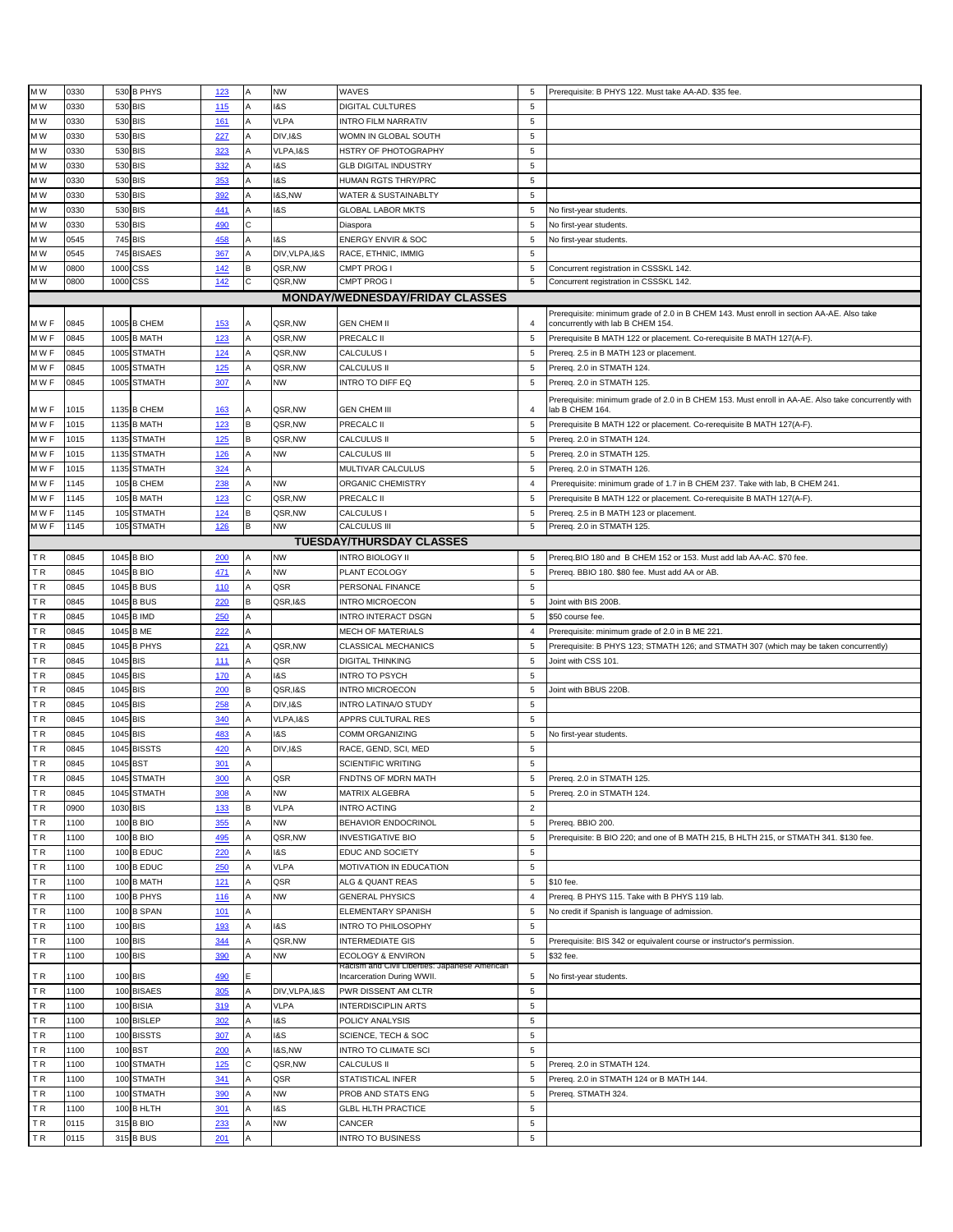| TR                         | 0115         |     | 315 B BUS          | 211        | Α |                   | PRINS MGRL ACCTG                           | 5                |                                                                                                    |
|----------------------------|--------------|-----|--------------------|------------|---|-------------------|--------------------------------------------|------------------|----------------------------------------------------------------------------------------------------|
| <b>TR</b>                  | 0115         |     | 315 B EDUC         | 205        |   | DIV, I&S          | ED EQUITY US                               | 5                |                                                                                                    |
| <b>TR</b>                  | 0115         |     | 315 B MATH         | 144        |   | QSR,NW            | CALC FOR LIFE SCI                          | $\sqrt{5}$       | Prerequisite 2.0 in B MATH 123 or placement.                                                       |
| <b>TR</b>                  | 0115         |     | 315 B PHYS         | 115        |   | <b>NW</b>         | <b>GENERAL PHYSICS</b>                     | $\overline{4}$   | Prereq. B PHYS 114. Take with B PHYS 118 lab.                                                      |
| <b>TR</b>                  | 0115         |     | 315 B PHYS         | 201        | Α | QSR,NW            | THE COSMOS                                 | 5                |                                                                                                    |
| TR                         | 0115         |     | 315 BIS            | 121        | В | <b>VLPA</b>       | NTRO TO DRAWING                            | 5                | \$15 fee.                                                                                          |
| TR.                        | 0115         |     | 315 BIS            | 170        | B | 18S               | NTRO TO PSYCH                              | 5                |                                                                                                    |
| <b>TR</b>                  | 0115         |     | 315 BIS            | 236        |   | VLPA, I&S         | NTERACTIVE MEDIA                           | 5                |                                                                                                    |
| <b>TR</b>                  | 0115         |     | 315 BIS            | 243        |   | <b>1&amp;S,NW</b> | NTRO ENVIRON ISS                           | $\sqrt{5}$       |                                                                                                    |
| <b>TR</b>                  | 0115         |     |                    |            |   |                   |                                            | 5                |                                                                                                    |
|                            |              |     | 315 BIS            | 269        |   | 18S               | WRLD HSTRY AF 1500                         |                  |                                                                                                    |
| TR.                        | 0115         |     | 315 BISIA          | 207        |   | VLPA              | <b>NTRO CREATIVE WRIT</b>                  | 5                |                                                                                                    |
| TR.                        | 0115         |     | 315 BISMCS         | 234        |   | <b>VLPA</b>       | MEDIA & COMM TECH                          | $\sqrt{5}$       | \$50 fee.                                                                                          |
| TR.                        | 0115         |     | 315 BISMCS         | 343        | Α | <b>VLPA</b>       | MEDIA PRODUC WRKSHP                        | 5                |                                                                                                    |
| TR.                        | 0115         | 315 | <b>BJAPAN</b>      | 112        |   |                   | <b>IST-YR JAPANESE</b>                     | 5                | Prerequisite: BJAPAN 111.                                                                          |
| <b>TR</b>                  | 0115         | 315 | <b>CSS</b>         | 143        |   | QSR,NW            | CMPT PROG II                               | 5                | Prereq. 2.7 in CSS 142. Concurent registration in CSSSKL 143.                                      |
| <b>TR</b>                  | 0115         |     | 315 STMATH         | 300        | в | QSR               | FNDTNS OF MDRN MATH                        | 5                | Prereq. 2.0 in STMATH 125.                                                                         |
| TR.                        | 0115         |     | 315 STMATH         | 308        | В | <b>NW</b>         | MATRIX ALGEBRA                             | 5                | Prereq. 2.0 in STMATH 124.                                                                         |
| <b>TR</b>                  | 0130         |     | 300 BST            | 205        |   | DIV, I&S          | WOMEN IN STEM                              | $_{\rm 3}$       |                                                                                                    |
| <b>TR</b>                  | 0145         |     | 315 BIS            | 134        |   | <b>VLPA</b>       | <b>INTRO DANCE</b>                         | $\overline{2}$   |                                                                                                    |
|                            |              |     |                    |            |   |                   |                                            |                  |                                                                                                    |
| TR.                        | 0330         |     | 530 B BIO          | 393        | R |                   | Adaption or Accident?                      | 5                |                                                                                                    |
| <b>TR</b>                  | 0330         |     | 530 B BUS          | 211        | В |                   | PRINS MGRL ACCTG                           | $\sqrt{5}$       |                                                                                                    |
| ΤR                         | 0330         | 530 | <b>B BUS</b>       | 215        |   | QSR               | NTRO TO BUS STATS                          | 5                |                                                                                                    |
| <b>TR</b>                  | 0330         |     | 530 B CHEM         | 313        |   | QSR,NW            | INOR CHEM II                               | $_{3}$           | Prerequisite: minimum 2.0 grade in B CHEM 312                                                      |
| TR.                        | 0330         |     | 530 B PHYS         | 314        |   |                   | NTRO COSMOLOGY                             | $\sqrt{5}$       | Prerequisite: minimum grade of 2.0 in both B PHYS 221 and B PHYS 222.                              |
| ΤR                         | 0330         | 530 | <b>B SPAN</b>      | 216        |   | <b>VLPA</b>       | <b>HERITAGE SPEAKERS</b>                   | 5                | Designed for heritage or native speakers of Spanish only and taught exclusively in Spanish.        |
| <b>TR</b>                  | 0330         |     | 530 BIS/BST        | <u>154</u> |   | <b>NW</b>         | <b>NTRO OCEANOGRAPHY</b>                   | $\sqrt{5}$       |                                                                                                    |
| <b>TR</b>                  | 0330         |     | 530 BIS            | 232        |   | QSR,NW            | DATA VISUALIZATION                         | $\sqrt{5}$       |                                                                                                    |
|                            |              |     |                    |            |   |                   |                                            |                  |                                                                                                    |
| TR.                        | 0330         |     | 530 BIS            | 346        |   |                   | Climjate Change Adaptation Policy          | $\sqrt{5}$       |                                                                                                    |
| TR.                        | 0330         |     | 530 BIS            | 379        | Α | DIV, VLPA, I&S    | AM ETHNIC LIT                              | $\overline{5}$   |                                                                                                    |
| TR.                        | 0330         |     | 530 BIS            | 468        |   | 18S               | HUMN RGT &SUSTN DEV                        | $\sqrt{5}$       | No first-year students.                                                                            |
| TR.                        | 0330         |     | 530 BIS            | 490        |   |                   | Critical Physical Geography                | 5                | No first-year students.                                                                            |
| <b>TR</b>                  | 0330         | 530 | <b>BISIA</b>       | 230        |   | <b>VLPA</b>       | mprovisation: Masks                        | $\sqrt{5}$       |                                                                                                    |
| <b>TR</b>                  | 0330         |     | 530 BISIA          | 310        |   | <b>VLPA</b>       | CREATIVE WRIT-POET                         | $\sqrt{5}$       |                                                                                                    |
| <b>TR</b>                  | 0330         | 530 | <b>BISMCS</b>      | 333        |   | VLPA, I&S         | <b>MEDIA &amp; COMMN STDYS</b>             | 5                |                                                                                                    |
| TR.                        | 0330         | 530 | <b>BJAPAN</b>      | 113        |   |                   | 1ST-YR JAPANESE                            | $\sqrt{5}$       | Prerequisite: BJAPAN 112.                                                                          |
|                            |              |     |                    |            |   |                   |                                            |                  |                                                                                                    |
| TR.                        | 0330         |     | 530 STMATH         |            | С | QSR,NW            | CALCULUS I                                 | $\sqrt{5}$       |                                                                                                    |
|                            | 0330         |     |                    | 124        | В |                   |                                            | 5                | Prereq. 2.5 in B MATH 123 or placement.                                                            |
| TR.                        |              |     | 530 STMATH         | 390        |   | <b>NW</b>         | PROB AND STATS ENG                         |                  | Prereq. STMATH 324.                                                                                |
| <b>TR</b>                  | 0545         |     | 715 BIS            | 134        | в | <b>VLPA</b>       | <b>NTRO DANCE</b>                          | $\overline{2}$   |                                                                                                    |
| <b>TR</b>                  | 0545         |     | 745 B IMD          | 233        |   | QSR               | FUND WEB MEDIA TECH                        | 5                |                                                                                                    |
| <b>TR</b>                  | 0545         |     | 745 B PHYS         | 101        |   | QSR,NW            | <b>INTRO ASTRONOMY</b>                     | 5                |                                                                                                    |
| TR.                        | 0545         | 745 | <b>BIS</b>         | 175        |   | 1&S               | AMERICAN GOVT                              | 5                |                                                                                                    |
| TR.                        | 0545         |     | 745 BIS            | 312        | В | I&S               | APPRS SOCIAL RESRCH                        | $\sqrt{5}$       |                                                                                                    |
| TR.                        | 0545         |     | 745 BIS            | 313        | в | VLPA, I&S         | Games for Social Change                    | 5                |                                                                                                    |
| TR.                        | 0545         | 745 | <b>BISGST</b>      | 324        |   | QSR, I&S          | NTL POLITICAL ECON                         | 5                |                                                                                                    |
| <b>TR</b>                  | 0545         |     | 745 BISMCS         | 260        |   | VLPA              | WORKING WITH AUDIO                         | $\sqrt{5}$       | \$50 fee.                                                                                          |
| <b>TR</b>                  | 0545         |     | 745 BISSEB         | 359        |   | <b>1&amp;S</b>    | ETHICS & SOCIETY                           | 5                |                                                                                                    |
| TR                         | 0800         |     | 1000 CSS           | 143        | B | QSR,NW            | CMPT PROG II                               | 5                | Prereq. 2.7 in CSS 142. Concurent registration in CSSSKL 143.                                      |
|                            |              |     |                    |            |   |                   | <b>TUESDAY/THURSDAY/FRIDAY CLASSES</b>     |                  |                                                                                                    |
| T RF                       | 0845         |     | 1005 B MATH        | 122        | Α | QSR               | PRECALC I                                  | 5                |                                                                                                    |
| T RF                       | 1015         |     | 1135 B MATH        | 122        | в | QSR               | PRECALC I                                  | $\overline{5}$   | Prerequisite B MATH 122 or placement. Co-rerequisite B MATH 127(A-F).                              |
|                            |              |     |                    |            |   |                   |                                            |                  |                                                                                                    |
|                            |              |     |                    |            |   |                   | ONE DAY WEEKLY AND BY ARRANGEMENT CLASSES  | 5                |                                                                                                    |
| M                          | 0330         |     | 530 B MATH         | 215        |   | QSR               | <b>HEALTH STATISTICS</b>                   |                  | 50% hybrid.                                                                                        |
| M                          | 0330         | 530 | <b>STMATH</b>      | 381        |   |                   | DISCRETE MATH MODEL                        | 5                | Prereg: min. grade of 2.0 in STMATH 308; and minimum grade of 2.0 in CSS 142.                      |
| Ŧ                          | 1100         |     | 100 BIS            | 315        | В | QSR, I&S, NW      | UNDERSTANDING STATS                        | $\overline{5}$   | 50% hybrid.                                                                                        |
| T                          | 0115         |     | 315 BIS            | 490        | D |                   | Hip Hop and the Art of Visual Storytelling | 5                | No first-year students. 50% hybrid.                                                                |
| $\mathsf{T}$               | 0115         |     | 315 BISSKL         | 250        | A |                   | CAREER EXPLORATION                         | $\overline{2}$   | \$42 fee.                                                                                          |
| W                          | 1100         |     | 100 BIS            | 233        | Α | VLPA, I&S         | PARTICIP MEDIA CLTR                        | 5                | 50% Hybrid.                                                                                        |
| W                          | 0115         |     | 315 BIS            | 466        |   | 18S               | H RGTS & RESISTANCE                        | 5                | No first-year students.                                                                            |
| W                          | 0330         |     | 530 B MATH         | 215        | С | QSR               | HEALTH STATISTICS                          | 5                | 50% hybrid.                                                                                        |
| W                          | 0330         |     | 530 BIS            | 341        | Α |                   | Carribean Popular Culture                  | $\overline{5}$   | 50% hybrid.                                                                                        |
| W                          | 0545         |     | 745 BISCLA         | 380        | Α | VLPA, I&S         | Post-Colonial Literature                   | $\overline{5}$   | 50% hybrid.                                                                                        |
| R                          | 1100         |     | 100 BIS            | 388        | Α | <b>VLPA</b>       | <b>LIT IN TRANSLATION</b>                  | 5                | 50% hybrid.                                                                                        |
|                            | 1100         |     |                    |            |   |                   |                                            | 5                |                                                                                                    |
| R                          |              | 100 | <b>BISMCS</b>      | 473        |   | VLPA, I&S         | VISUAL COMMUNICATN                         |                  | No first-year students. 50% hybrid.                                                                |
| ${\sf R}$                  | 0115         |     | 315 B BIO / BIS    | 285        | Α | <b>1&amp;S,NW</b> | SEMINAR IN BIOLOGY                         | 3                |                                                                                                    |
| R                          | 0330         |     | 530 BIS            | 324        |   | DIV, VLPA, I&S    | GENDER, RIGHTS, CNMA                       | 5                | 50% hybrid.                                                                                        |
| R                          | 0330         | 530 | CSS                | 295        |   | DIV, QSR          | K12 COMPUTING EDU                          | $\overline{2}$   | Prerequisite: Either CSS 143, which may be taken concurrently, or a min. 3.0 in CSS 142. \$10 fee. |
| F                          | 0845         |     | 100 B HLTH         | 226        |   | <b>1&amp;S</b>    | RACE, SES, HEALTH                          | $\sqrt{5}$       |                                                                                                    |
| $\mathsf F$                | 0845         |     | 100 BES            | 316        |   | <b>NW</b>         | ECOLOGICAL METHODS                         | 5                | \$37 fee. Prerequisite: BES 312 or BIS 390.                                                        |
| $\mathsf F$<br>$\mathsf F$ | 0845<br>0900 |     | 100 BIS<br>100 BIS | 352<br>121 | Ċ | I&S<br>VLPA       | MAPPING COMMUNITIES<br>NTRO TO DRAWING     | 5<br>$\,$ 5 $\,$ | \$15 fee.                                                                                          |